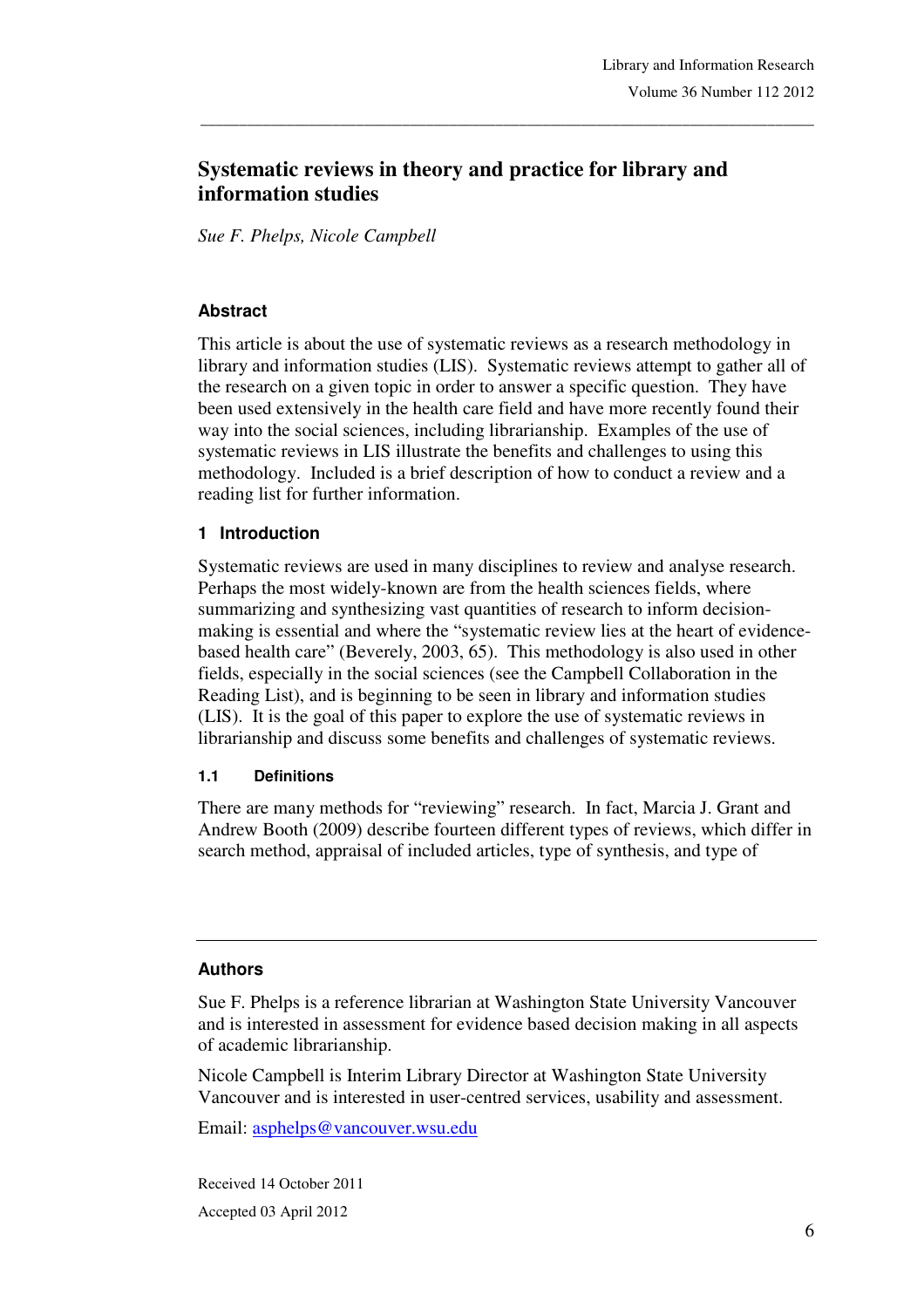analysis. Systematic reviews are distinguished from other review types by adhering to a methodical and transparent process.

The Campbell Collaboration defines systematic reviews in this way:

*The purpose of a systematic review is to sum up the best available research on a specific question. This is done by synthesizing the results of several studies.* 

\_\_\_\_\_\_\_\_\_\_\_\_\_\_\_\_\_\_\_\_\_\_\_\_\_\_\_\_\_\_\_\_\_\_\_\_\_\_\_\_\_\_\_\_\_\_\_\_\_\_\_\_\_\_\_\_\_\_\_\_\_\_\_\_\_\_\_\_\_\_\_\_\_\_\_\_\_\_\_

*A systematic review uses transparent procedures to find, evaluate and synthesize the results of relevant research. Procedures are explicitly defined in advance, in order to ensure that the exercise is transparent and can be replicated. This practice is also designed to minimize bias.* 

*Studies included in a review are screened for quality, so that the findings of a large number of studies can be combined. Peer review is a key part of the process; qualified independent researchers control the author's methods and results.* 

(Campbell Collaboration, n.d.)

This emphasis on explicit, predefined procedures and on identifying all relevant research make systematic reviews a rigorous, replicable research methodology. Also, it is important for more than one person to be involved in each step of the systematic review to catch problems and minimize bias. Authors of the *Cochrane Collaboration Open Learning Material for Reviewers* (2002) contend that even experts can have preconceived ideas about topics that might affect whether they include or exclude a study, so the best course is to involve reviewers with different backgrounds in making these judgements. Reviewers also need to accept that they have biases and to listen to other reviewers' opinions (Alderson and Green, 2002).

# **2 Advantages of systematic reviews**

Greenhalgh (1997, 363) states the following advantages of systematic reviews:

- explicit methods limit bias in identifying and rejecting studies;
- conclusions are more reliable and accurate because of methods used:
- large amounts of information can be assimilated quickly by healthcare providers, researchers, and policymakers;
- delay between research discoveries and implementation of effective diagnostic and therapeutic strategies may be reduced;
- results of different studies can be formally compared to establish generalizability of findings and consistency (lack of heterogeneity) of results;
- reasons for heterogeneity (inconsistency in results across studies) can be identified and new hypotheses generated about particular subgroups;
- quantitative systematic reviews (meta-analyses) increase the precision of the overall result.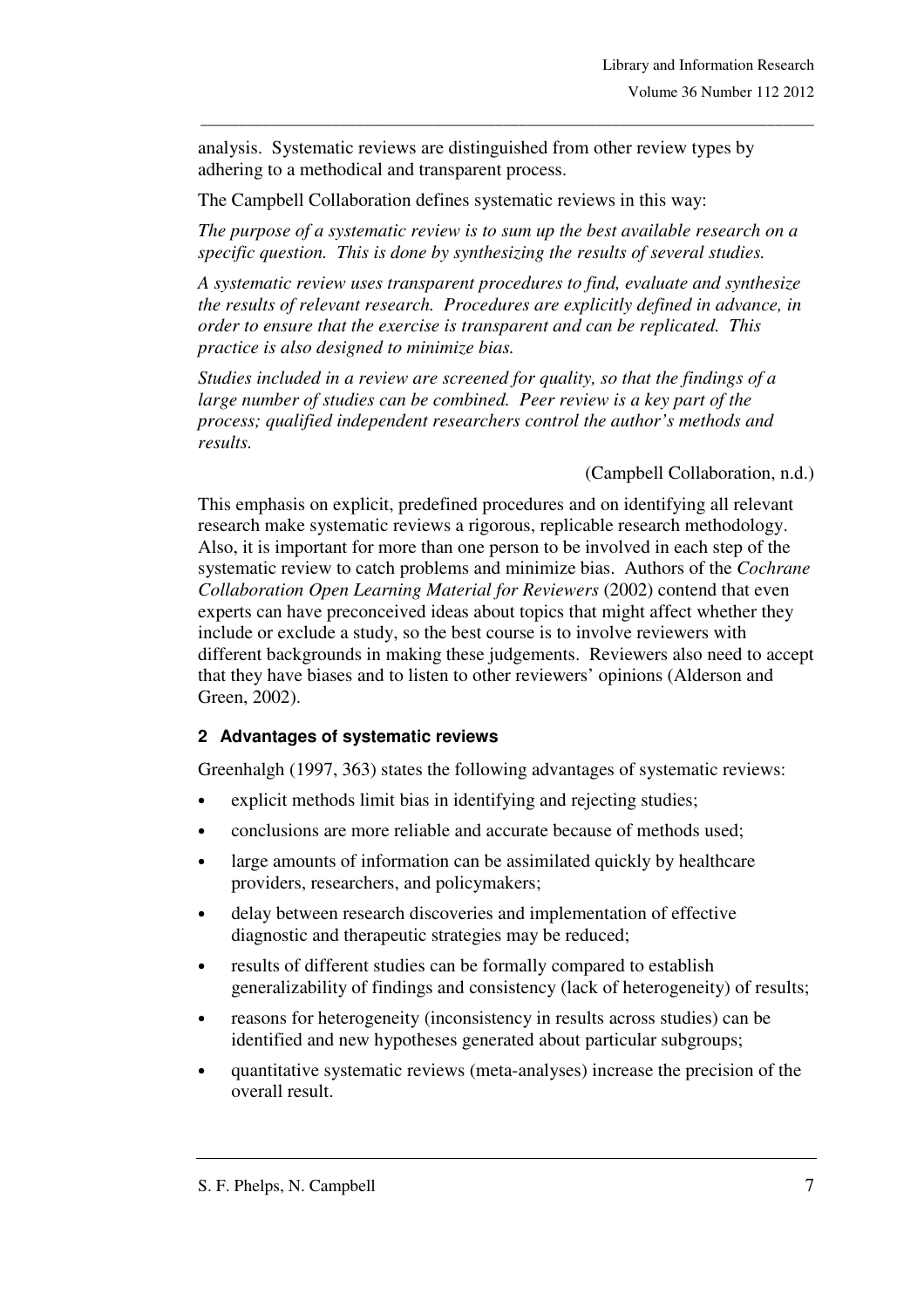These same advantages apply to library studies, but, with the exception of health sciences librarianship, systematic reviews have been uncommon in library and information studies, though the profession is beginning to use them outside of the medical setting. In her article written to introduce librarians to systematic reviews, K. Ann McKibbon (2006) lists five areas in which systematic reviews are useful: when too much information is available; when too little information is available; to resolve discrepancies; to provide teaching and training materials; and to plan for new research. In library studies, there are examples of how systematic reviews are currently, or could be, used for these purposes.

\_\_\_\_\_\_\_\_\_\_\_\_\_\_\_\_\_\_\_\_\_\_\_\_\_\_\_\_\_\_\_\_\_\_\_\_\_\_\_\_\_\_\_\_\_\_\_\_\_\_\_\_\_\_\_\_\_\_\_\_\_\_\_\_\_\_\_\_\_\_\_\_\_\_\_\_\_\_\_

#### **2.1 Uses of systematic reviews in LIS**

In their 2006 systematic review of effective methods for teaching information literacy skills, Denise Koufogiannakis and Natasha Wiebe retrieved 4,356 articles from 15 databases in their initial search of the literature on this topic. Certainly, this is too much information for the teaching librarian to sort through in order to plan for his/her next bibliographic instruction. However, because the reviewers synthesized the information from the studies that was relevant to their research questions we can all benefit from their work and use the wisdom of the many librarians who have done research in this area. It is in this synthesis of large amounts of information where systematic reviews can facilitate a shorter time between research and practice, as Greenhalgh (1997) suggests.

On the other hand, a systematic review of topics that have not been addressed in the literature in abundance, but are recurring in the profession, could provide a comprehensive view of that subject over time. Although this type of review is most common in healthcare (McKibbon, 2006), it could also apply to librarianship. For example, one topic that has not been covered in depth is that of burn out in teaching librarians. Whether that is publication bias or the reluctance of librarians to address the issue in the literature, there is a paucity of information about how librarians are addressing an important problem. A search by the authors in Library, Information Science and Technology Abstracts for burnout and librarians resulted in 46 retrievals dating back to 1980. Add teaching to the search and retrievals fell to ten. For a library supervisor, it would be useful to have a synthesis of the history of burnout in the field and what has been tried to prevent or address the issue with teaching librarians.

Systematic reviews to resolve discrepancies collect all of the information on a controversial topic and "help uncover the truth about hotly debated issues" (McKibbon, 2006, 206) or describe each side of the topic in detail. For instance, a current topic that is not universally agreed upon in the field of academic library studies might be whether to support the teaching faculty in their teaching of information literacy in the classroom. This would mean that teaching librarians would teach the faculty how to incorporate information literacy into their curriculum which would reduce the number of instruction sections taught by librarians. Many questions arise when considering this idea and opinions certainly vary. A systematic review could bring together the pros, cons, and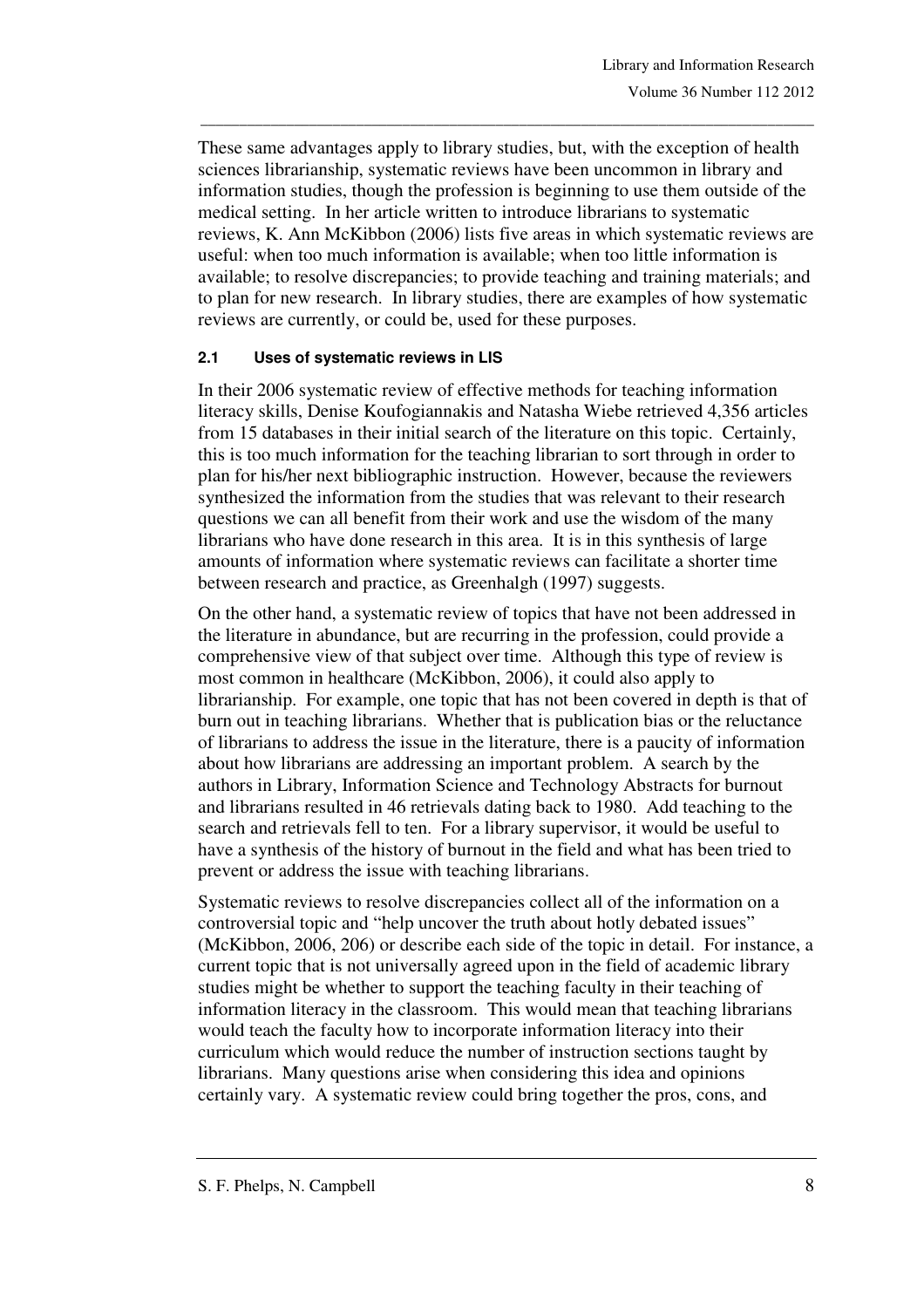challenges in a "train the trainer" program and aid in decision making for individual academic communities.

McKibbon also finds systematic reviews useful to provide teaching and training materials for graduate students because a thorough review of the literature can "cover the research and general aspects of a specific topic in greater depth than one would find in a textbook chapter" (McKibbon, 2006, 206). This would particularly apply to current developments in standard library issues as well as recent developments in librarianship.

\_\_\_\_\_\_\_\_\_\_\_\_\_\_\_\_\_\_\_\_\_\_\_\_\_\_\_\_\_\_\_\_\_\_\_\_\_\_\_\_\_\_\_\_\_\_\_\_\_\_\_\_\_\_\_\_\_\_\_\_\_\_\_\_\_\_\_\_\_\_\_\_\_\_\_\_\_\_\_

Finally, one of the ways that systematic reviews could be most helpful to librarians at this time is to analyse research that has been done in librarianship, to identify the gaps, and to aid the profession in planning for new research. In their systematic review of literature across disciplines about librarian-faculty relationships, Phelps and Campbell (2012) observed that only 77 of the 304 articles that were analysed (25%) reported on actual research projects. Of the research articles only two research projects actually studied the relationship itself. These results point out the lack of research that has been published on the librarian-faculty relationship, an issue very important to academic librarians.

Systematic reviews are highly compatible with the growing practice of evidencebased librarianship defined as:

*a process for integrating the best available scientifically-generated evidence into making important decisions. EBL seeks to combine the use of the best available research evidence with pragmatic perspective developed from working experiences in librarianship. EBL actively supports increasing the proportion of more rigorous applied research studies so the results can be available for making informed decisions.*

(Eldredge, 2006, 342)

Here Eldredge (2006) points out the important roles of both the practitioner who uses information for decision making and the researchers who produce the evidence. As previously noted, systematic reviews are a very useful way to compile information and point out the gaps in library research. Koufogiannakis and Crumley (2006) discuss issues to consider in using library literature for evidence based practice. They state that "We have many articles; we do not have a body of evidence" (Koufogiannakis and Crumley, 2006, 325). They quote a content analysis done by Koufogiannakis *et al.* from 2003 in which they found that only 30% of the articles studied could actually be classified as research, and of those, "only 21% were comparative studies, cohort studies, randomized controlled trials, controlled trials, or systematic reviews" (Koufogiannakis and Crumley, 2006, 326). They concluded that more rigorous research methods would enhance the quality of library research and library literature.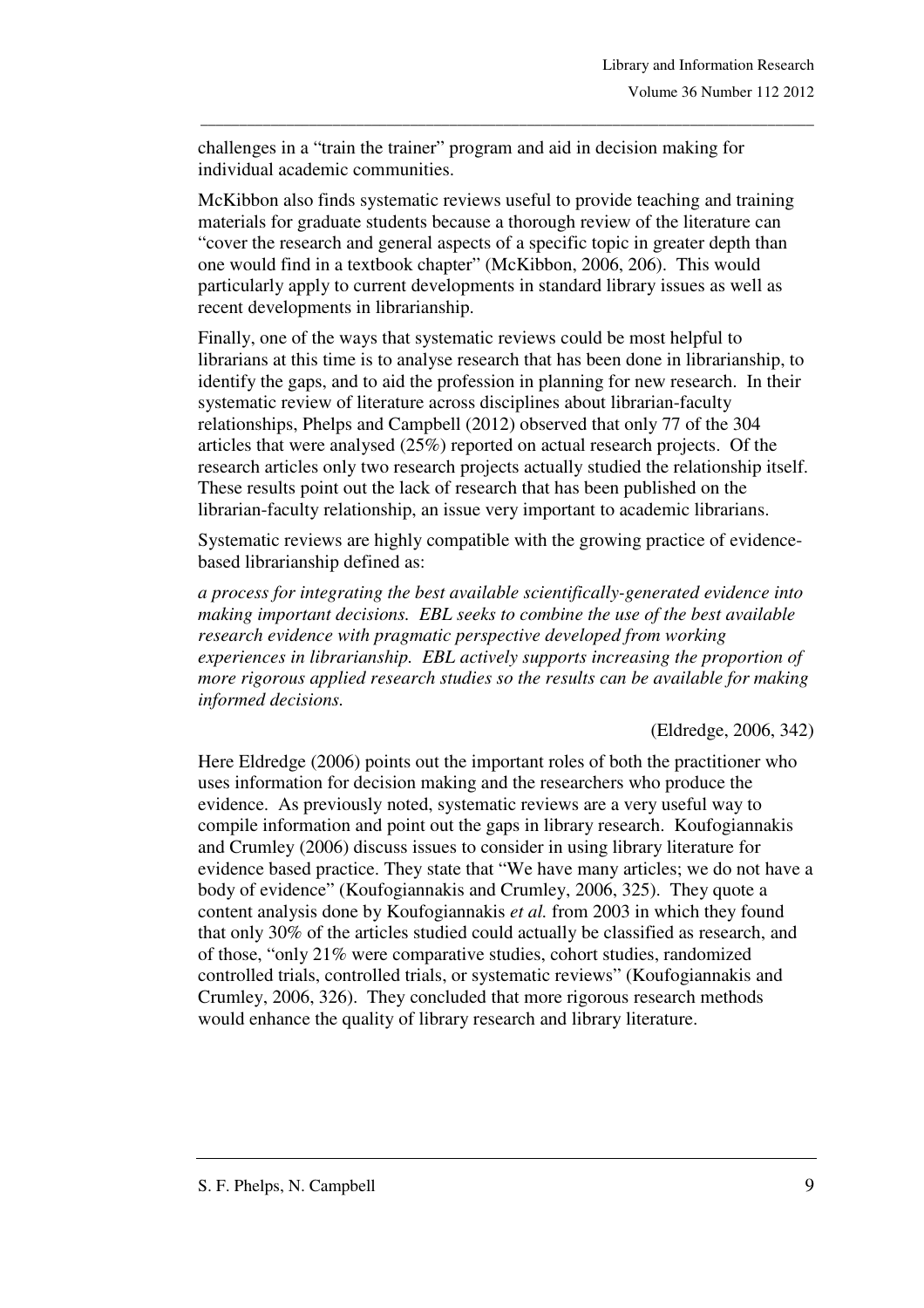### **3 Difficulties of systematic reviews**

Systematic reviews are not without their difficulties. First, the quality of the review is dependent on the quality of the studies from which one collects the data: if reviews are to be robust the research articles they are built on must be robust as well. Similarly, if there is a lack of research on a particular topic there will be no data for a review of any type to address a research question.

\_\_\_\_\_\_\_\_\_\_\_\_\_\_\_\_\_\_\_\_\_\_\_\_\_\_\_\_\_\_\_\_\_\_\_\_\_\_\_\_\_\_\_\_\_\_\_\_\_\_\_\_\_\_\_\_\_\_\_\_\_\_\_\_\_\_\_\_\_\_\_\_\_\_\_\_\_\_\_

Article retrieval can also present a problem if abstracts are not precise about the content of an article or if author supplied key words are too broadly applied. This lack of precision makes the extensive reading required for a systematic review even more time consuming as many more articles are retrieved than strictly address a given issue. In the systematic review of Phelps and Campbell (2012), only a fraction of the articles retrieved were about the librarian and faculty relationship though these were the search terms used in all of the disciplinary databases.

Even when retrievals are focused it is very time consuming to search, read, and synthesize the amount of information that is contained in a systematic review. Many librarians do not have the support of their employers to use work time to conduct this level of research nor wish to pursue a project of this size outside of work hours. Since good systematic reviews require the participation of more than one person, the cost in time and effort increases by the number of people involved.

Finally, though the various steps of conducting a systematic review are within the skill set of librarians, there is a learning curve to consider when the methodology is new to the researchers. Setting criteria for collection and sorting of information can be complex and data analysis is not something that is commonly taught in graduate schools of librarianship.

# **4 Conducting a systematic review**

Systematic reviews need to be rigorous and thorough with a transparent and reproducible search and retrieval process. This methodical approach ensures consistency and helps to minimize bias, but can also seem overwhelming to those who are new to this method. However, appropriate planning and an understanding of the accepted procedures will help. Steps for conducting a systematic review are outlined here. More specific guidance, including detailed direction on each step, is available elsewhere for the health sciences, social sciences, and library and information science. (See recommended reading.)

# **4.1 Planning**

First, it is important to plan and organize the systematic review before starting. This is essential to ensuring consistency throughout the lengthy process. By planning out the stages of the review, each part can be "completed consistently, correctly, and efficiently" and can be recorded in detail (McKibbon, 2006, 207). Referred to in the health sciences as the "review protocol", this planning stage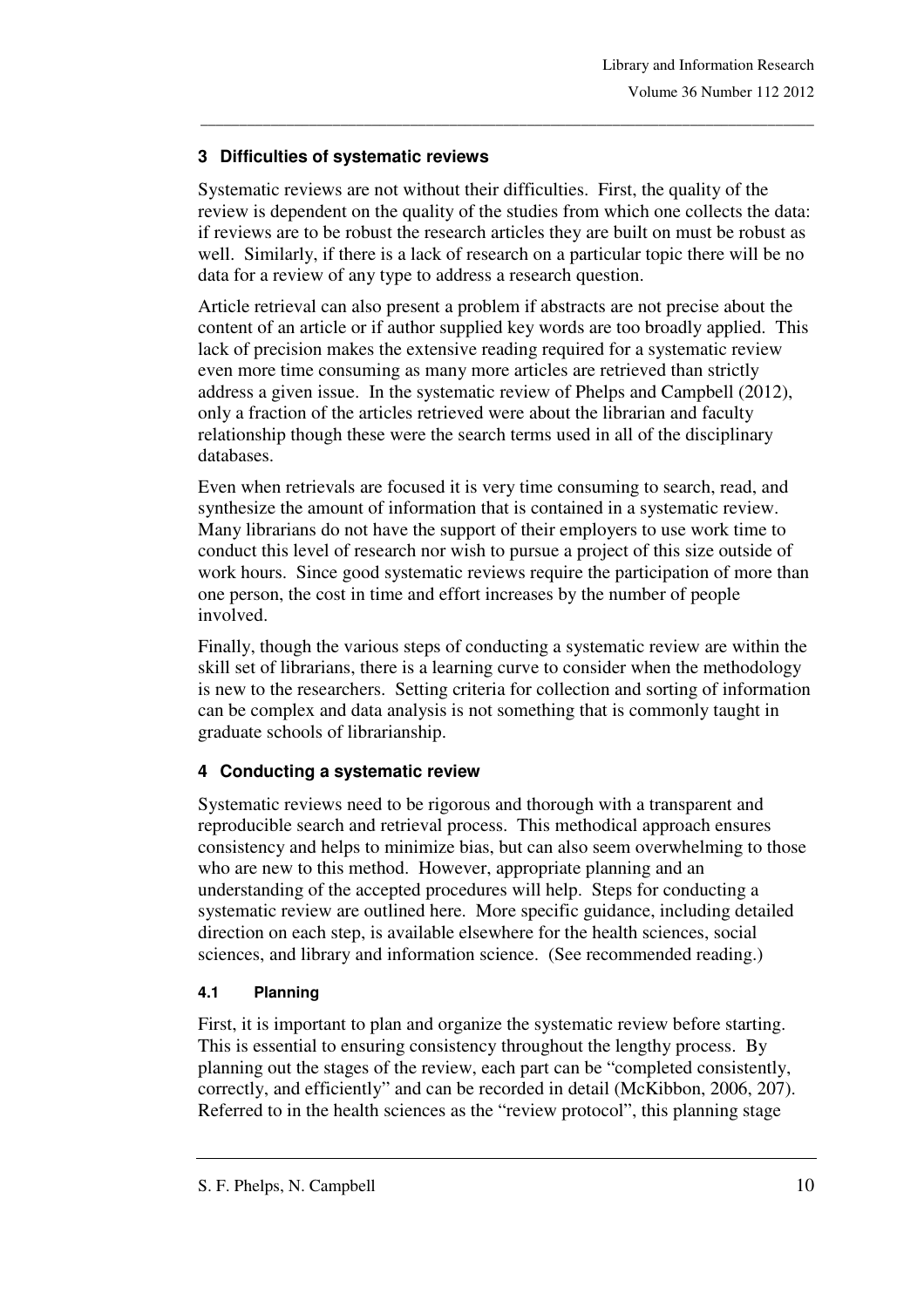includes establishing a specific research question, defining inclusion and exclusion criteria, creating a search strategy, and developing a plan for analysing and synthesizing results (Centre for Reviews and Dissemination, 2009).

\_\_\_\_\_\_\_\_\_\_\_\_\_\_\_\_\_\_\_\_\_\_\_\_\_\_\_\_\_\_\_\_\_\_\_\_\_\_\_\_\_\_\_\_\_\_\_\_\_\_\_\_\_\_\_\_\_\_\_\_\_\_\_\_\_\_\_\_\_\_\_\_\_\_\_\_\_\_\_

Well-formed research questions are the key to successful systematic reviews. In addition to the research question, specific objectives are important for focusing the review and determining which studies to include. Precise research questions and objectives are essential because reviewers "must make a dichotomous (yes/no) decision as to whether each potentially relevant paper will be included, or, alternatively, rejected as 'irrelevant'" (Greenhalgh, 1997, 672).

In LIS, precise objectives could include specific populations or library types, such as academic libraries or undergraduate students; specific areas of LIS practice, such as information literacy or collection management; or even specific outcomes, such as higher usage of online reference tools. For example, Du Preez (2007) conducted a systematic review of engineers' information needs and information seeking behavior using the Leckie Model of Information Seeking of Professionals as a guide for assessing the data. It was an attempt to understand the "different tasks in which engineers are involved and how those tasks influence their information needs and their information seeking behavior" (Du Preez, 2007, 72).

#### **4.2 Inclusion and exclusion criteria**

After establishing precise research questions and objectives, the next step in a systematic review is to define criteria for which studies to include and which to exclude. The criteria "should capture all studies of interest" (Centre for Reviews and Dissemination, 2009, 10). Establishing clear and explicit criteria helps minimize selection bias later and, as McKibbon notes, helps readers "verify that studies were chosen using methods that minimize bias and determine why other studies were excluded" (McKibbon, 2006, 210). Criteria found in the literature has been as simple as Du Preez's inclusion of only "sources that reported on research regarding engineers' information use" (2007, 74) or as detailed as that of Li Zhang *et al*. when they compared computer assisted library instruction to faceto-face library instruction. Inclusion criteria included:

- *1. Types of Study Design: a wide range of study designs were considered for inclusion in this systematic review. These included Randomized Controlled Trials (RCTs), controlled trials, cohort studies, and case studies. Only those studies with a sample size greater than one, and in which pre-test and post-test measurements were performed were included.*
- *2. Types of Participants: participants had to be patrons in a university, college, or other type of post-secondary education library.*
- *3. Types of Intervention: the study described had to compare computer assisted instruction with traditional (face-to-face) instruction.*
- *4. Types of Outcome Measures: students' information skills and affective reaction needed to be considered.*

(Li Zhang *et al*., 2008, 479)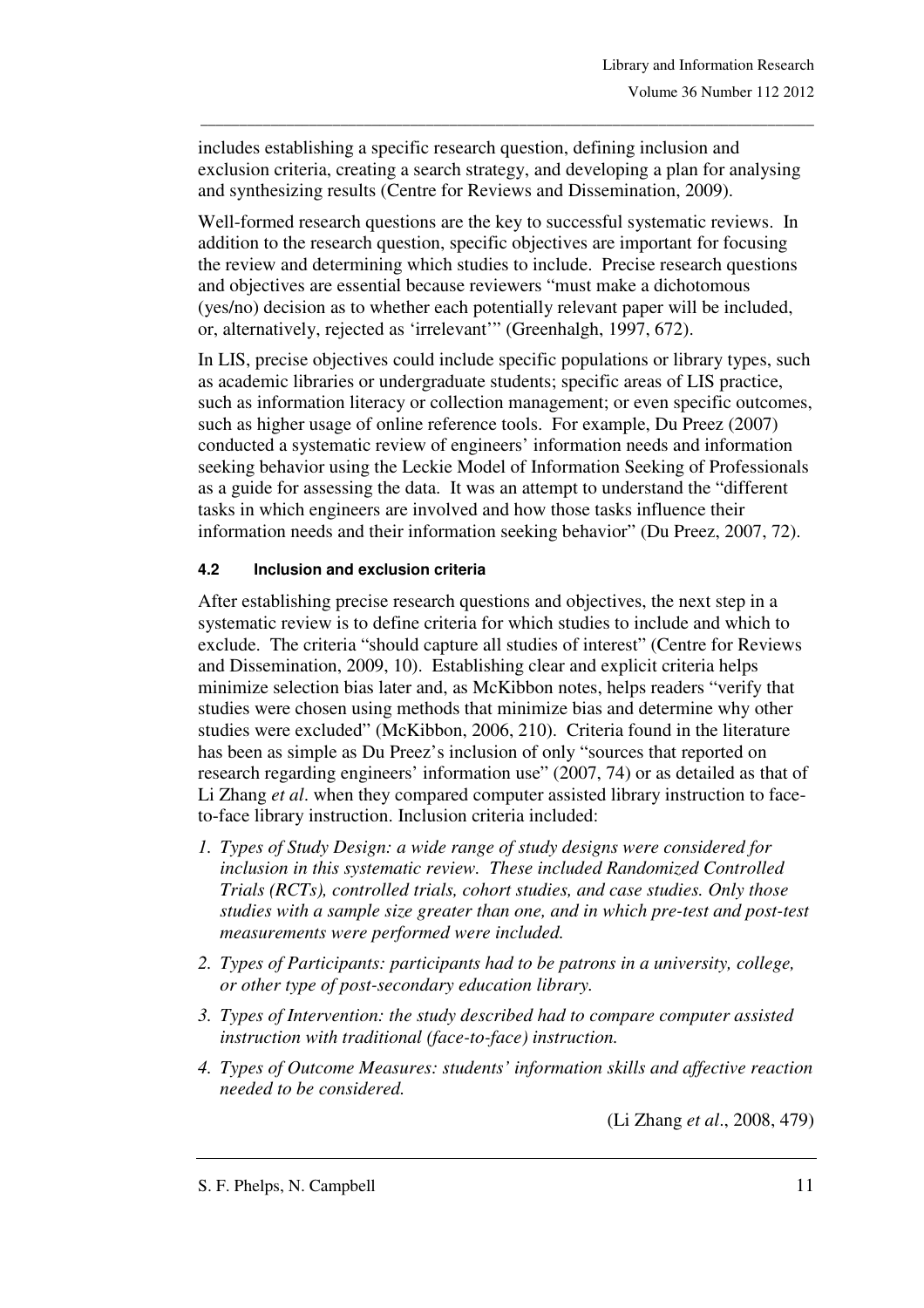### **4.3 Searching**

Next, a comprehensive search for relevant studies is done with an effort to "cover all the literature" (Hemingway and Brereton, 2009, 4). Because "even the best ... search will miss important papers" (Greenhalgh, 1997, 672), multiple approaches are employed, including extensive database searching, browsing important journals and conference proceedings, citation searching of bibliographies and cited references, contacting specific organizations or researchers, and searching the Web. Research into effective search strategies in systematic reviews has highlighted the need for using a variety of approaches and that database searching alone is not sufficient for finding relevant studies (Greenhalgh and Peacock, 2005). For example, in their systematic review Li Zhang *et al*. supplemented extensive searching of the LISA, ERIC, and Library Literature databases with "manual searches of reference lists of included studies and the files of the authors" (2008, 479).

\_\_\_\_\_\_\_\_\_\_\_\_\_\_\_\_\_\_\_\_\_\_\_\_\_\_\_\_\_\_\_\_\_\_\_\_\_\_\_\_\_\_\_\_\_\_\_\_\_\_\_\_\_\_\_\_\_\_\_\_\_\_\_\_\_\_\_\_\_\_\_\_\_\_\_\_\_\_\_

### **4.4 Screening**

It is very likely that large numbers of studies will be identified during the search process. These will need to be screened for inclusion in the review, using the research questions/objectives and the inclusion and exclusion criteria as guidance. Initially, the title and abstract of each study is analysed and any studies that obviously do no match the inclusion criteria are dropped; it is "important to err on the side of over-inclusion" at this stage (Centre for Reviews and Dissemination, 2009, 23). When it is not clear from the title and abstract whether a study is relevant, the full study should be analysed and compared to the inclusion criteria. The goal is to make sure only relevant studies are included in the review and that irrelevant studies are removed. A clear set of inclusion criteria is essential for this step.

# **4.5 Data extraction**

After screening is complete, studies that meet all inclusion criteria need to be read and reviewed. This step is called data extraction. The specific elements that need to be collected will vary for each systematic review and will be guided by the research questions and objectives. For example, in Du Preez's (2007) study of the information seeking needs and behaviors of engineers, data extraction was driven by the Leckie model that she used to determine which characteristics to look for in the literature. Similarly, the Phelps and Campbell (2012) used the elements of the Trust and Commitment Model of Relationship Marketing to determine which elements of the relationship between librarians and faculty to extract from the literature for analysis. One can also set one's own list of criteria for a qualitative study as Koufogiannakis and Wieble (2006) did for researching teaching of information literacy skills. They list 23 extraction elements that include bibliographic information, research study criteria, teaching methods and delivery.

Based on the specific elements of the review's research questions and objectives, each included study is analysed. A standard data extraction form that includes all

S. F. Phelps, N. Campbell 12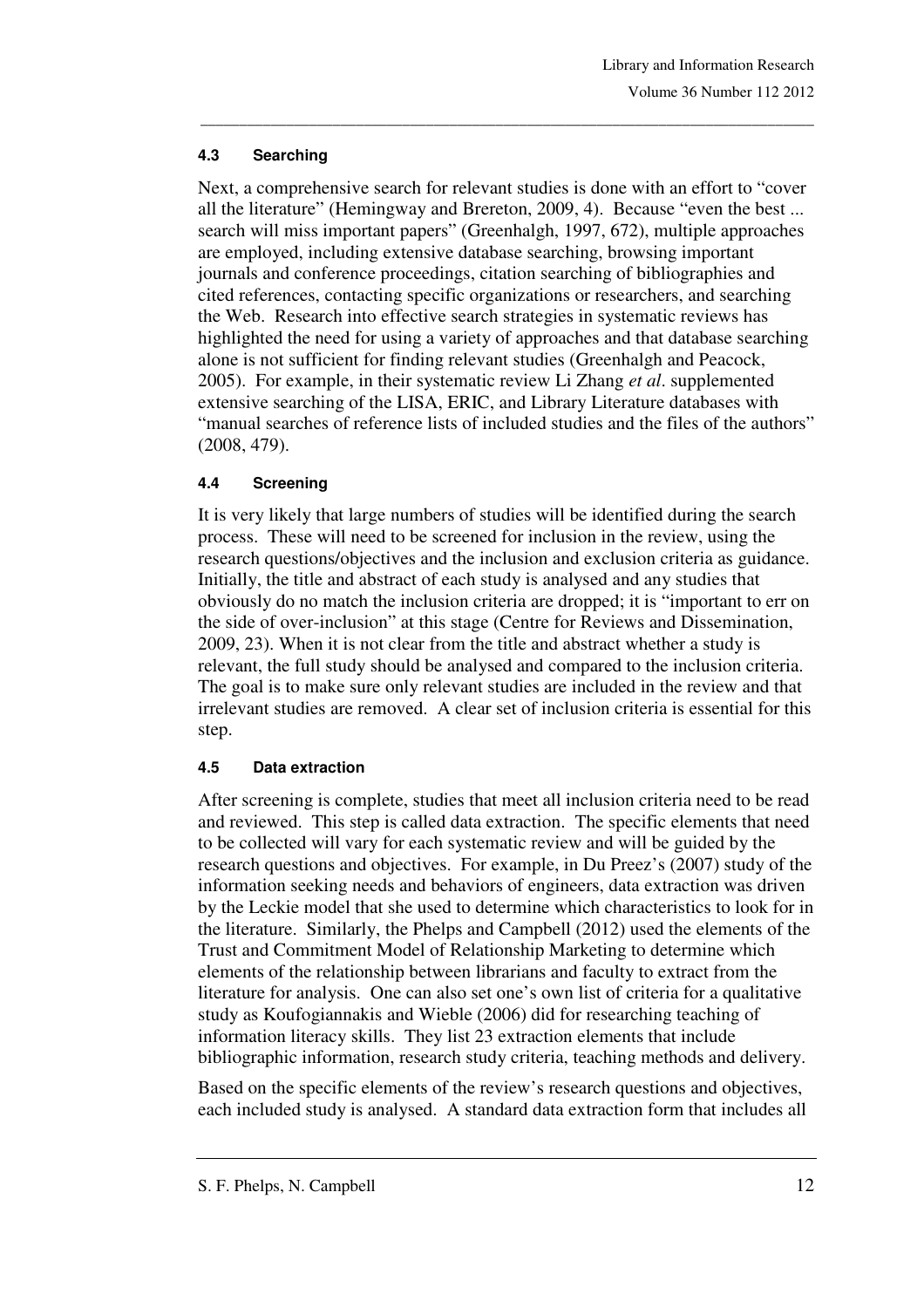elements to be collected from each study is helpful for this step and helps ensure consistency. At least two people should read and extract data from each study and "disagreements should be noted and resolved by consensus among researchers or by arbitration by an additional independent researcher" (Centre for Reviews and Dissemination, 2009, 29). After this level of detailed analysis, some studies might be excluded as irrelevant.

\_\_\_\_\_\_\_\_\_\_\_\_\_\_\_\_\_\_\_\_\_\_\_\_\_\_\_\_\_\_\_\_\_\_\_\_\_\_\_\_\_\_\_\_\_\_\_\_\_\_\_\_\_\_\_\_\_\_\_\_\_\_\_\_\_\_\_\_\_\_\_\_\_\_\_\_\_\_\_

### **4.6 Data synthesis, analysis and presentation**

Data from all relevant studies that meet inclusion criteria are then synthesized and analysed. The type of synthesis will vary depending on the data extracted from each study. If the data are similar enough across studies, it is possible to do a statistical analysis (meta-analysis), which "allows the review question to be answered by calculating a quantitative summary measure, and permits a detailed statistical exploration of other factors that may affect the review's findings" (Petticrew, 2006, 164). If there is inconsistency in the data across studies, narrative synthesis is used. Using both narrative and statistical analysis approaches in tandem "may even make for a better and more thorough review" (Petticrew, 2006, 164). For example Koufogiannakis and Wieble (2006) use both narrative and statistical analysis in their study of teaching methods for information literacy. Statistical analysis software and content analysis software may help with this step. The goal of data synthesis is to go beyond simply summarizing but to also include "an analysis of the relationships within and between studies and an overall assessment of the robustness of the evidence" (Centre for Reviews and Dissemination, 2009, 48).

Finally, the results and process of the systematic review should be reported. This step should include details of the entire review process including inclusion criteria and the search strategy: "providing the full detail of searches helps future researchers to re-run or update the searches and enables readers to evaluate the thoroughness of searching" (Centre for Reviews and Dissemination, 2009, 22). Also, problems or weaknesses with the systematic review process or the collected studies should be included in the report to ensure transparency.

# **5 Conclusion**

As librarians seek to base their decision making on the best available research, systematic reviews are a useful method to gather all relevant data on a specific question and synthesize the results in a manageable report. As systematic reviews become more common, gaps and weaknesses in library literature will be revealed and areas for future research will be highlighted. The methodology is timeconsuming but the results outweigh the cost if librarians can gain the support of their institutions to pursue them. Librarians interested in considering a systematic review can refer to the reading list for further information.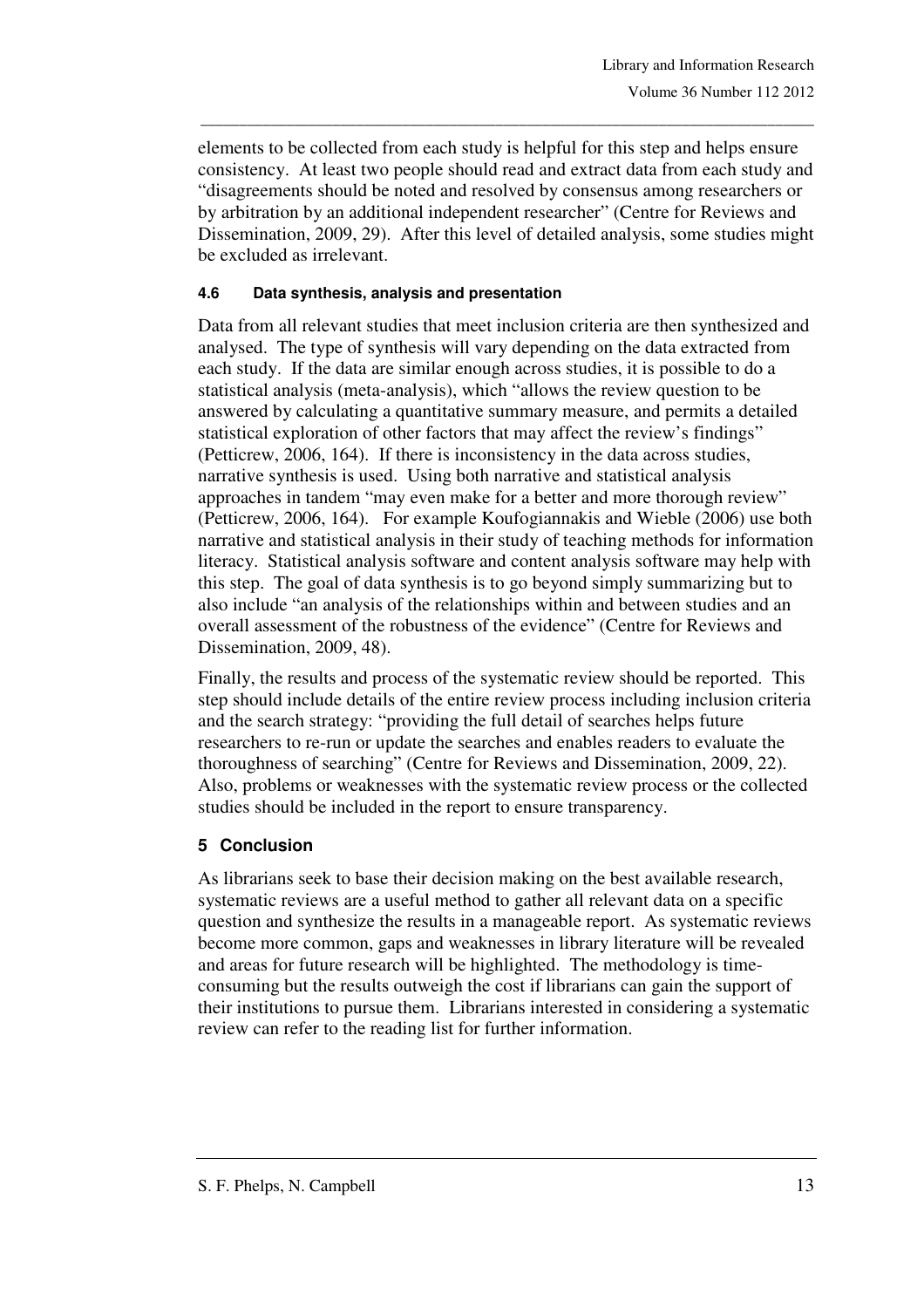# **6 Recommended Reading**

Campbell Collaboration (n.d.) *What helps? What harms? Based on what evidence? Producing a review* [online]. URL: http://www.campbellcollaboration.org/systematic\_reviews/index.php [accessed 2011–2012].

\_\_\_\_\_\_\_\_\_\_\_\_\_\_\_\_\_\_\_\_\_\_\_\_\_\_\_\_\_\_\_\_\_\_\_\_\_\_\_\_\_\_\_\_\_\_\_\_\_\_\_\_\_\_\_\_\_\_\_\_\_\_\_\_\_\_\_\_\_\_\_\_\_\_\_\_\_\_\_

Centre for Reviews and Dissemination (n.d.) *Systematic reviews: CRD's guidance for undertaking reviews in health care*. York: University of York, Centre for Reviews and Dissemination [online]. URL: http://www.york.ac.uk/inst/crd/SysRev/!SSL!/WebHelp/SysRev3.htm [accessed 2011–2012].

Higgins J.P.T. & Green S. (eds.) (2011) *Eldredge handbook for systematic reviews of interventions*. Version 5.1.0 [online]. URL: http://www.cochranenet.org [accessed 2011–2012].

McKibbon, K.A. (2006) Systematic reviews and librarians, *Library Trends*, **55**(1), 202–15 [online]. URL: http://www.cochrane-handbook.org [accessed 2011– 2012].

Petticrew, M., and Roberts, H. (2006) *Systematic reviews in the social sciences: a practical guide*. Malden, Mass.: Blackwell.

### **References**

Alderson, P. and Green, S. (2002) *Cochrane Collaboration Open Learning Material for Reviewers* [online]. URL: http://www.cochrane-net.org/openlearning/ [accessed 01.10.11].

Beverely, C. A., Booth, A. and Bath, P. A. (2003) The role of the information specialist in the systematic review process: a health information case study, *Health Information and Libraries Journal* **20**, 65–74.

Campbell Collaboration (n.d.) *What helps? What harms? Based on what evidence? Producing a review* [online]. URL: http://www.campbellcollaboration.org/systematic\_reviews/index.php [accessed 2011–2012].

Centre for Reviews and Dissemination (n.d.) *Systematic reviews: CRD's guidance for undertaking reviews in health care*. York: University of York, Centre for Reviews and Dissemination [online]. URL:

http://www.york.ac.uk/inst/crd/SysRev/!SSL!/WebHelp/SysRev3.htm [accessed 2011–2012].

Du Preez, M. (2007) Information needs and information seeking behavior of engineers: a systematic review, *Mousaion* **25**(2), 72–94.

Eldredge, J. (2006) Evidence-based librarianship: the EBL process, *Library Hi Tech* **24**(3), 341–354.